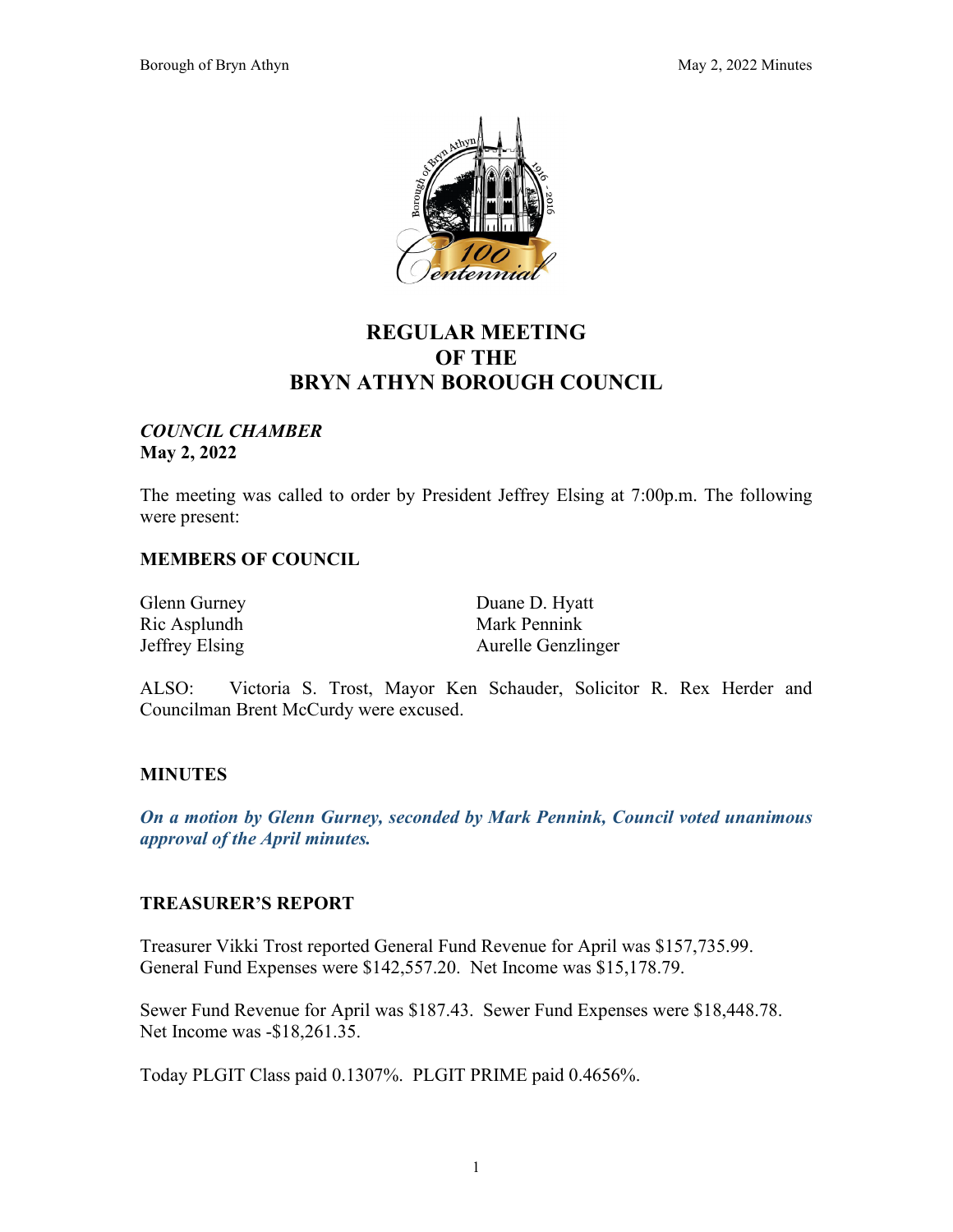Included in the General Fund cash receipts were:

| \$<br>144,060.00 | in Real Estate Tax receipts    |
|------------------|--------------------------------|
| \$<br>998.42     | in Local Services Tax receipts |
| \$<br>7,046.15   | in Earned Income Tax receipts  |
| \$<br>2,223.80   | in Fines                       |
| \$<br>45.00      | in Police Report receipts      |
| \$<br>1,452.00   | in Building Permit receipts    |
| \$<br>50.00      | in Zoning Permit receipts      |
| \$<br>1,797.12   | in Insurance Dividends         |
| \$<br>50.00      | in Fireworks Contributions     |
|                  |                                |

Included in the Sewer Fund cash receipts were:

| - S | 130.00 | in Category 2 Usage receipts |
|-----|--------|------------------------------|
| - S | 22.43  | in Finance Charges           |
| - S | 35.00  | in Sewer Certification fees  |

# **TAX COLLECTOR**

Tax Collector, Bradley Cranch reported \$16,504.89 in Real Estate Taxes collected in April; \$70,238.65 remains uncollected.

## **BILLS**

| <b>GENERAL FUND BILLS</b>             |          |
|---------------------------------------|----------|
| 21st Century Media                    | \$377.79 |
| Academy of the New Church             | 1,051.56 |
| Aqua PA                               | 19.35    |
| Aqua PA                               | 2,715.30 |
| Auto Spa Xpress                       | 25.00    |
| Building Inspection Underwriters Inc. | 588.00   |
| Calebe Nobre                          | 400.00   |
| <b>Classic Pistol</b>                 | 770.00   |
| Cowley Tree Service                   | 4,675.00 |
| Cranch 2.0                            | 120.00   |
| Davidheiser's Inc.                    | 50.00    |
| DeLage Landen                         | 685.45   |
| Department of the Navy                | 300.00   |
| Eastburn & Gray PC                    | 817.50   |
| Fisher's Ace Hardware                 | 21.18    |
| Hess Embroidery & Uniforms LLC        | 1,950.00 |
| Independence Blue Cross               | 7,405.34 |
| John P Fraunces, Ed.D.                | 185.00   |
| LexisNexis Matthew Bender Inc.        | 7.00     |
| McDonald Uniform Company              | 521.45   |
| Peco Energy Company                   | 1,152.93 |
| Petty Cash – Steve Gray               | 310.24   |
|                                       |          |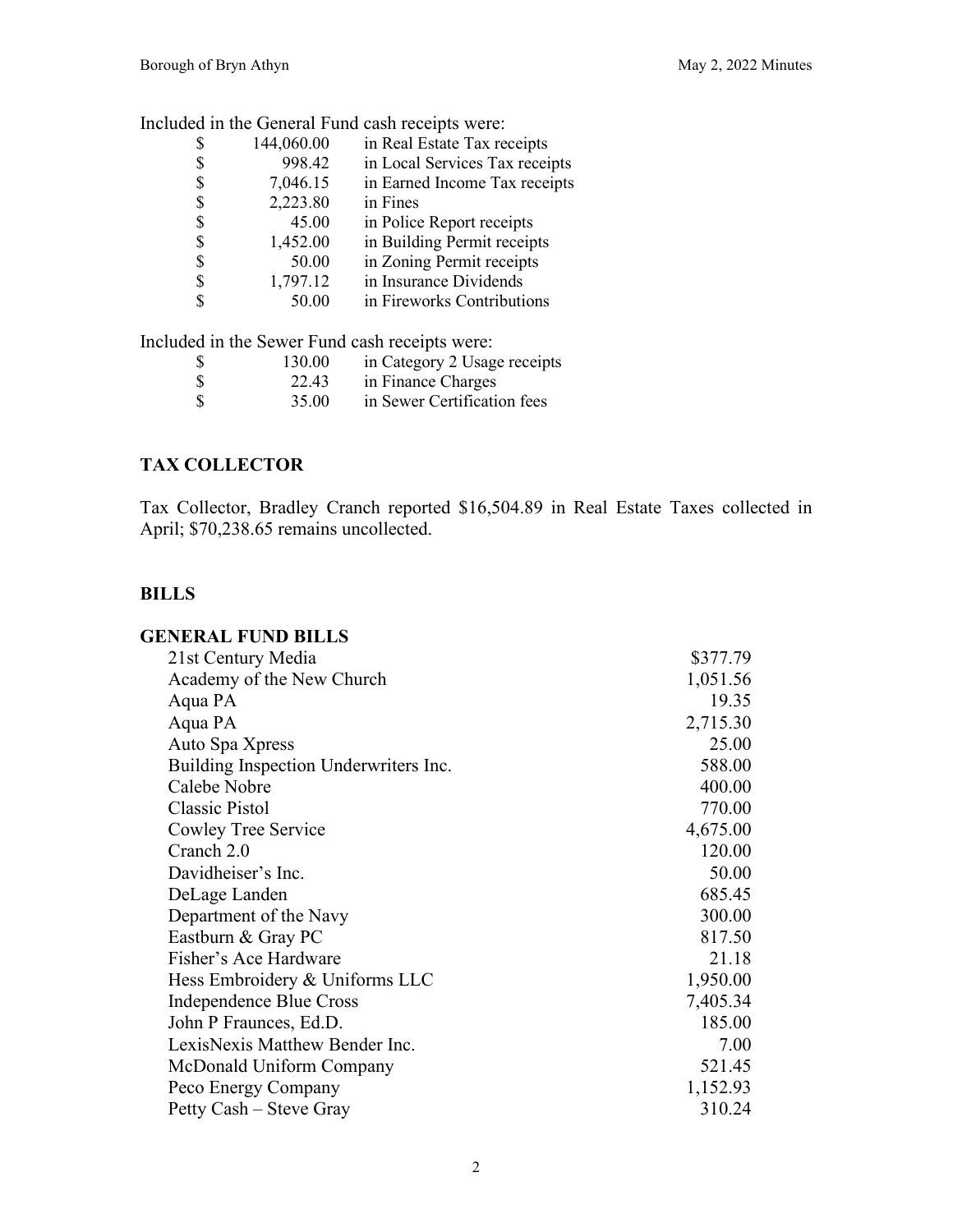| Petty Cash - Victoria Trost  | 136.91           |
|------------------------------|------------------|
| ProTract Engineering Inc.    | 1,858.00         |
| Shapiro Fire Protection Co.  | 83.34            |
| Stephen Gray                 | 200.00           |
| The Vanguard Group           | 1,003.92         |
| <b>USA Payroll</b>           | 336.40           |
| Victoria Trost               | <u>150.00</u>    |
| <b>TOTAL</b>                 | \$27,916.66      |
| <b>SEWER FUND BILLS</b>      |                  |
| Academy of the New Church    | \$514.31         |
| Home Depot                   | 640.17           |
| Independence Blue Cross      | 605.02           |
| MJ Reider Associates Inc.    | 750.90           |
| Mac Medical Gases Inc.       | 35.50            |
| McGovern Environmental LLC   | 203.00           |
| Peco Energy                  | 387.56           |
| <b>SCP Distributors LLC</b>  | 1,981.10         |
| <b>USA Payroll</b>           | 154.24           |
| Verizon                      | <u>248.28</u>    |
| <b>TOTAL</b>                 | \$5,520.08       |
| <b>DEBT SERVICE BILLS</b>    |                  |
| Wilmington Trust Company     | \$1,842.50       |
| <b>BMO MasterCard</b>        |                  |
| <b>Sewer Fund</b>            |                  |
| Amazon.com                   | 247.46           |
| FarmRanchStore.com           | 129.90           |
| PayPal BratVA4               | 25.00            |
| Ebay O 20-08538-52050        | 238.00           |
| <b>Industrial Supplies</b>   | 115.91           |
| <b>TOTAL</b>                 | \$756.27         |
| <b>General Fund</b>          |                  |
| Adobe AcroPro<br><b>USPS</b> | \$14.99          |
| Zoom.us                      | 123.38<br>108.39 |
| PA Uniform Construction      | 72.00            |
| <b>TOTAL</b>                 | \$318.76         |
|                              |                  |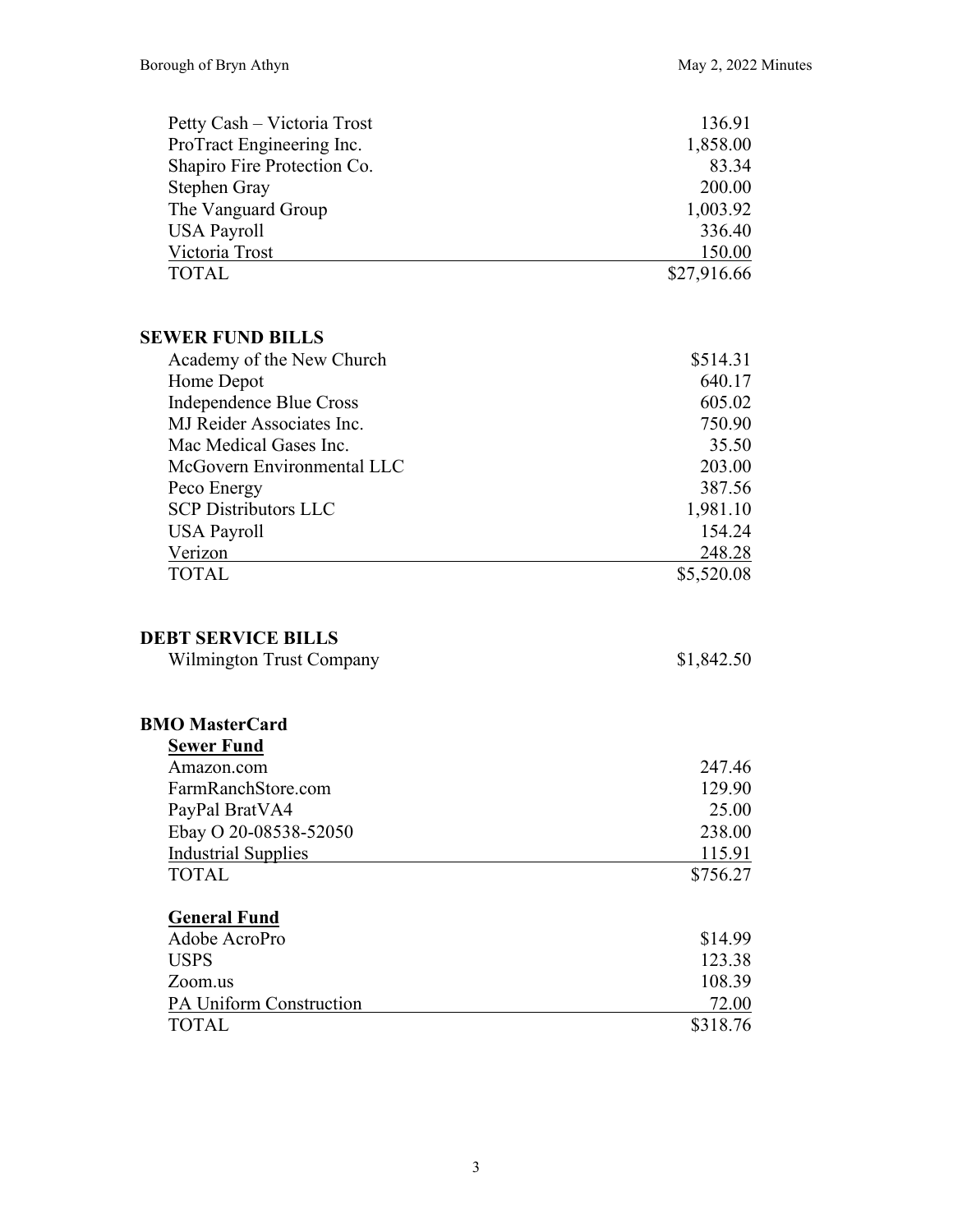### *On a motion by Duane Hyatt, seconded by Jeffrey Elsing, Council unanimously voted to authorize payment of the bills as listed.*

## **PRESIDENT'S REPORT**

### Borough Park Grassland Project – Pennypack Ecological Restoration Trust

President Elsing introduced Chris Mendel, Executive Director of Pennypack Ecological Restoration Trust (PERT). Mr. Mendel reported on the success of the mowing program to improve insect diversity in the Borough Park, recommending the continuation of the bi-annual mowing in late June and late September. PERT has also obtained approval of Bryn Athyn College, the Academy of the New Church (B-99) and the General Church to conduct the grassland program. PERT will continue data collection and offered to post informational signs in the park. It was agreed that if questions are received, the signs will be posted.

### 2040 Buttonwood Lane Sewage Facilities Planning Module

Mr. Elsing explained that the necessary approvals have been obtained by the Montgomery County Health Department, the Montgomery County Planning Commission and the Bryn Athyn Planning Commission. Council approved the submission of the module to the PA Department of Environmental Protection.

#### Buck Road Stormwater Improvements

Mr. Elsing reported that the project is ready to begin the bid process. The project will be paid with ARPA – American Rescue Plan funds.

### *On a motion by Aurelle Genzlinger, seconded by Glenn Gurney, Council voted unanimously in favor to authorize the Borough Engineer to prepare the bid package for the Buck Road Stormwater Improvements and if time permits, to advertise a bid opening for the June meeting.*

#### Cross County Trail East Committee

President Elsing reported that he attended a meeting on April 12 of the Cross County Trail East Committee. The committee plans to connect trails from Upper Dublin through industrial areas to the Pennypack Trust trails.

### **MAYOR'S REPORT - None**

### **POLICE CHIEF'S REPORT**

Chief Steve Gray reported the following activity for April: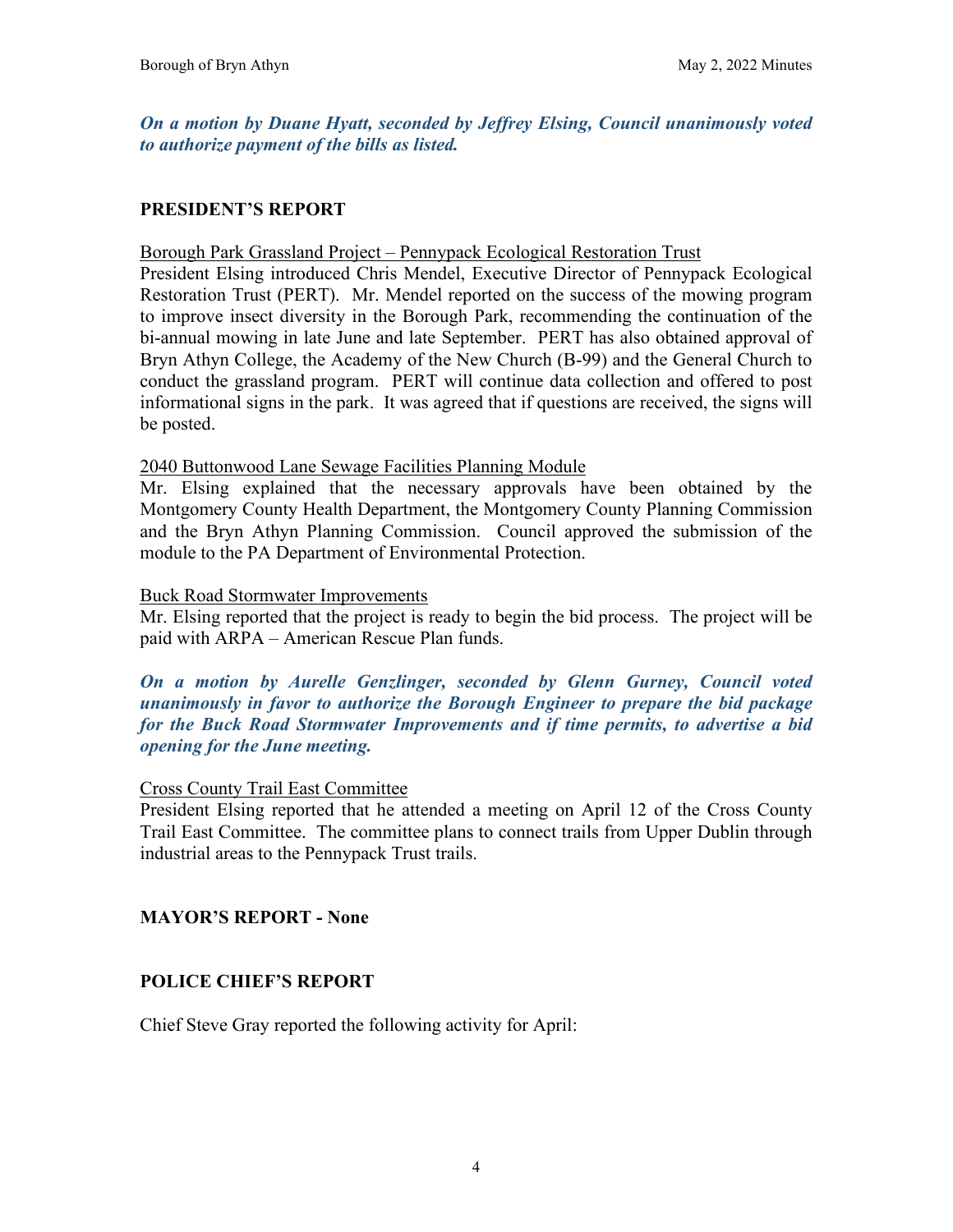| Alarms                                 | 05  |
|----------------------------------------|-----|
| Assist Bryn Athyn Fire / Ambulance     |     |
| <b>Assist Other Police Agencies</b>    |     |
| Miscellaneous Activity                 | 75  |
| Public Service Calls / Assist Citizens | 02  |
| <b>Special Traffic Details</b>         | 22  |
| Suspicious Circumstance Investigations | 08  |
| <b>Traffic Citations</b>               | 60  |
| Vehicle Accidents                      | 05  |
| Vehicle Investigations                 | 10′ |

On Wednesday April 6<sup>th</sup> at 10:15am, police responded to the 3200 block of Buck Road to investigate a report of a hit and run vehicle accident. The striking vehicle was described as a black Toyota Prius (No Registration Provided) who had fled the scene. Upon investigation, police learned that the driver of the vehicle that had been struck was wanted on a warrant by Philadelphia Police for the same stolen vehicle that he was driving during the accident in Bryn Athyn. The 20-year-old resident of Philadelphia was taken into custody and turned over to Philadelphia Police. Bryn Athyn Police charged the wanted subject with Receiving Stolen Property, Unauthorized Use of an Automobile, Possession of a Controlled Substance and Possession of Drug Paraphernalia.

On Tuesday April 12th at 10:04pm, Police took a report of harassment in the 600 block of Tomlinson Road. The situation had been on-going; however, it has since been resolved.

On Wednesday April  $13<sup>th</sup>$  at 5:25pm, police stopped a vehicle in the 1800 block of Byberry Road which was driven by a 30-year-old male resident of Philadelphia. The investigation resulted in the vehicle being impounded and the driver being charged for using a fictitious Florida registration and for driving without a license.

On Wednesday April 13th at 7:15pm, police found a cell phone laying on the ground in the 2800 block of Buck Road. Police were able to determine that the phone belonged to a resident of Ambler, Pennsylvania, who had lost their phone earlier in the day, but had not yet reported the missing phone to police. The phone was returned to its owner.

On Friday April  $22^{nd}$  at 2:25am, police conducted a vehicle stop in the 3000 block of Huntingdon Pike to investigate a fictitious temporary license plate. The 34-year-old male resident of Philadelphia was driving without a driver's license was also wanted by the Delaware State Police on a warrant for Aggravated Assault. The driver was taken into custody and turned over to the Delaware State Police. The vehicle was impounded and the driver was cited by our department for the motor vehicle violations.

On Saturday April 23rd at 5:17pm, police conducted a vehicle stop in the 1800 block of Byberry Road due to the vehicle displaying a fictitious temporary registration and fictitious inspection stickers. The vehicle was impounded due to the driver being unable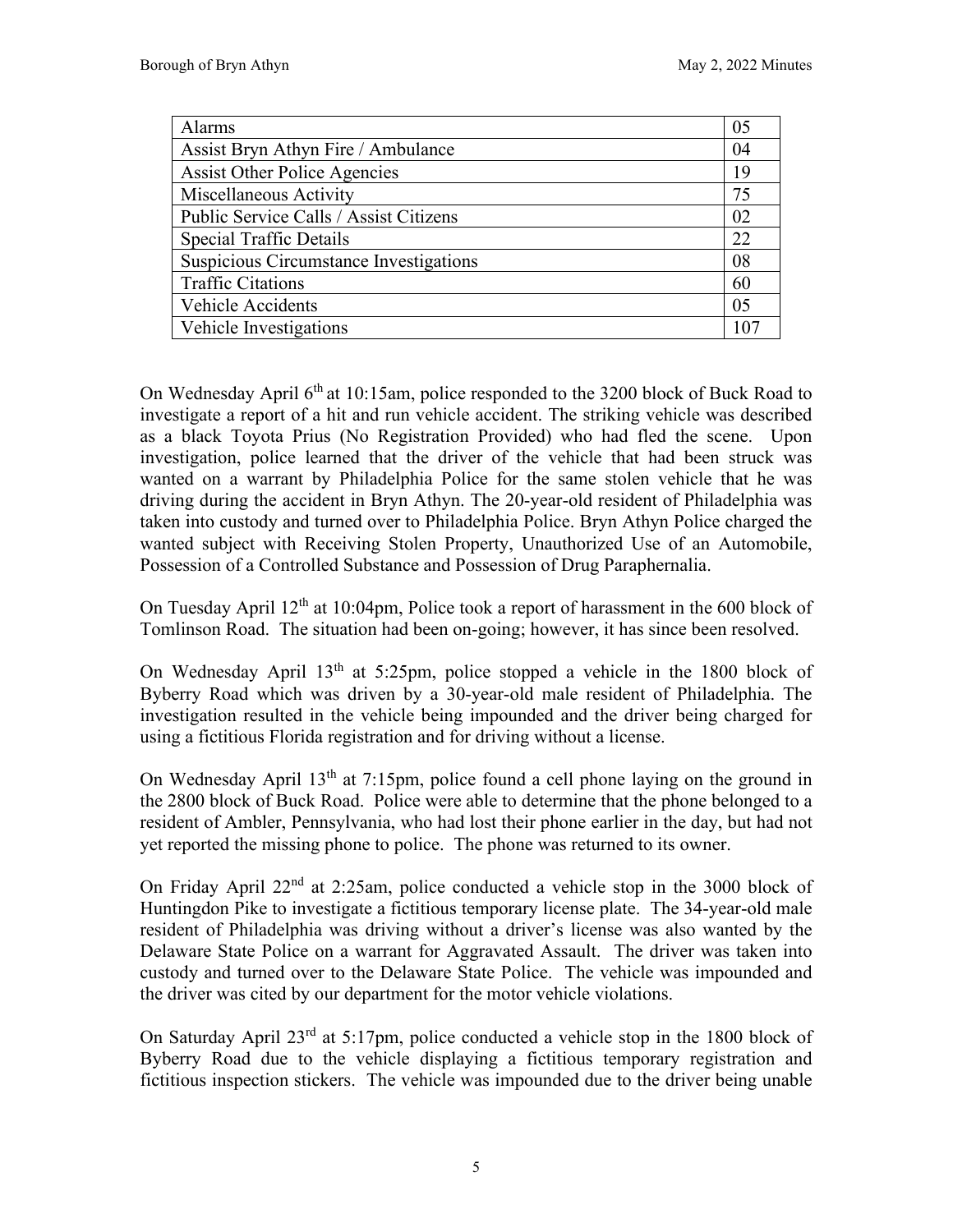to provide any paperwork for the unregistered vehicle. The 22-year-old female resident of Philadelphia was issued multiple citations, including driving without a license.

On Tuesday April 26<sup>th</sup> at 5:02pm, police observed a vehicle traveling South on Huntingdon Pike near Cathedral Road that was driving at a slow rate of speed while swerving in and out of traffic. The vehicle in question suddenly drove into the Northbound Lane of oncoming traffic and came to a stop without striking any vehicles, however, when the Officer tried to approach the vehicle, the vehicle quickly drove off into the Southbound Lane of traffic and struck the rear of a vehicle at Huntingdon Pike and Alnwick Road. The striking vehicle then drove up onto the curb and knocked down a Rt#232 sign. Bryn Athyn Ambulance arrived on-scene and transported the 69-year-old male to Abington Hospital due to an altered mental status condition that he was experiencing. A request has been made by our department to PennDOT to retest the driver, including a medical clearance requirement.

Chief Gray reported that the department was selected by the Montgomery County Sheriff's Office to sit on a three-person oral board panel on April 7th, along with a member of the Berks County Sheriff's Office and a member of the Lancaster County Sheriff's Office in interviewing Montgomery County Sheriff Deputies who were eligible for promotions. The Bryn Athyn Police Department is always happy to assist the other police departments in any way that we can and it was certainly an honor to have been able to help the Sheriff's Department in this case.

Chief Gray reported that the Asplundh Foundation, which has been very generous over the years, will donate \$25,000 this year which will be use to upgrade the police radios. Councilman Gurney asked about the purchase of bulletproof vests. Chief Gray explained that the vests must be replaced every five years and that they are typically budgeted. In many instances it has been possible to pass on used vests to new employees. Chief Gray will look into using donated funds towards the purchase of vests in future.

# **FIRE CHIEF'S REPORT**

Mayor Schauder reported 26 Fire Calls in April, 19 in Lower Moreland and 5 in Bryn Athyn; 138 EMS Calls in April, 75 in Lower Moreland and 8 in Bryn Athyn. There were 81 Transports, 54 in Lower Moreland and 6 in Bryn Athyn. The BAFC continues to put a second ambulance on duty during the daytime several times per week.

## **EMERGENCY MANAGEMENT REPORT**

Emergency Management Coordinator Ken Schauder reported that the team will meet in June to plan for the July  $4<sup>th</sup>$  Fireworks.

## **SOLICITOR'S REPORT - None**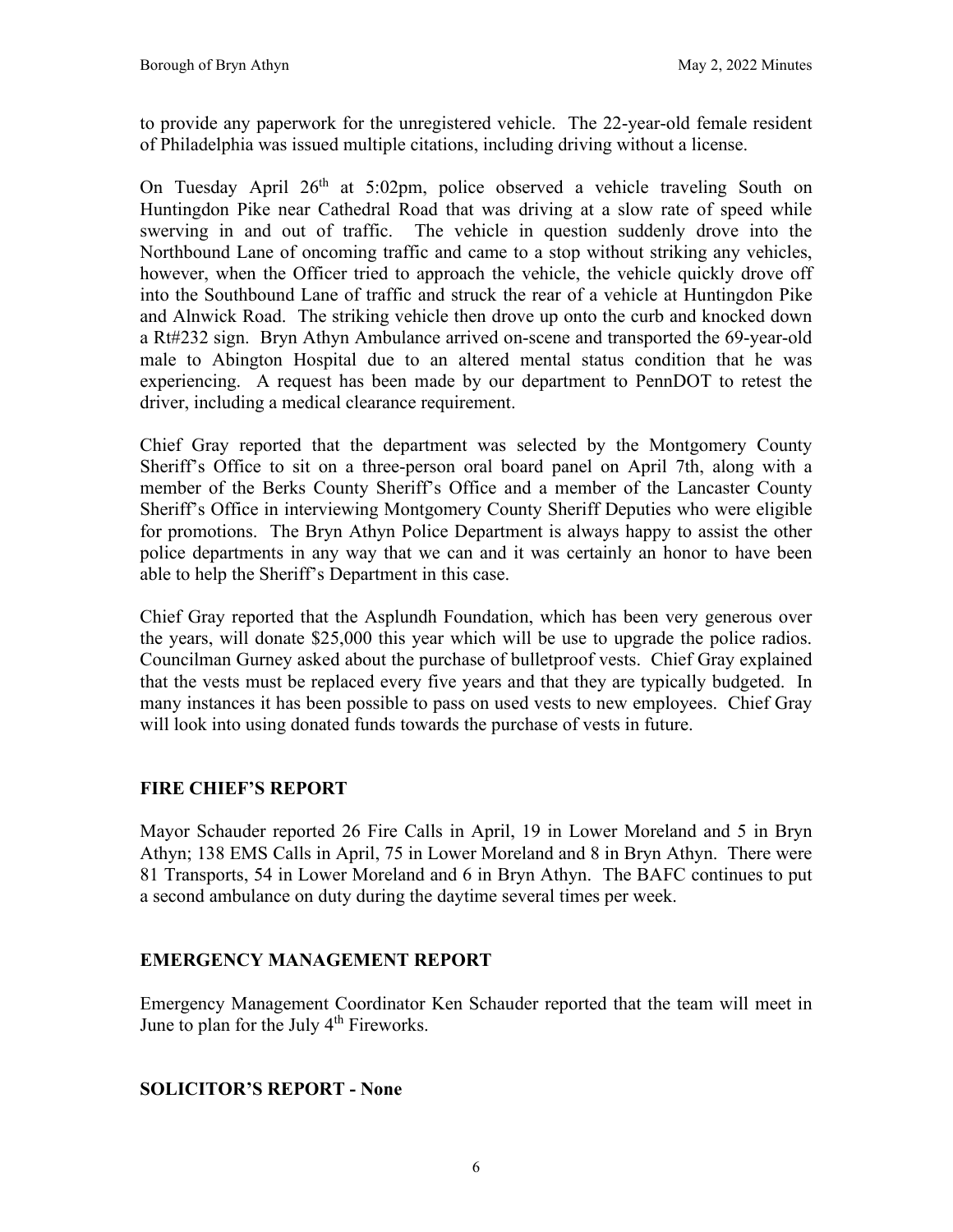## **BOROUGH MANAGER'S REPORT**

#### American Rescue Plan Act

Manager Vikki Trost reported that the first compliance report for the State & Local Fiscal Recovery Funds (SLFRF) was completed and submitted prior to the 4/30/2022 deadline.

PA DOT Audit The 2021 Liquid Fuels Fund Audit was completed by PA DOT. There were no findings.

## **PUBLIC SAFETY COMMITTEE**

Chairman Jeff Elsing reported that the fireworks company has July 2 or July 3 available for the display. Council agreed to hold the fireworks, parade, races and picnic on Saturday, July 2, with a rain date of July 3. A planning meeting will be held on June 8.

## **PUBLIC WORKS COMMITTEE**

### 2022 Paving Project

Chairman Mark Pennink reported that Lower Moreland has accepted the paving bids and awarded the contract to James D. Morrissey Inc. The Borough alternate includes milling and paving on Cathedral Road, Tomlinson Road and Masons Mill Road. The bid is 20% higher than planned, so reserves may be needed to cover the cost. We will be notified of the start date.

### Aqua PA Water Main Replacement

Mr. Pennink reported that Aqua PA will be starting the restoration of Buck Road following the water main replacement project.

### Alden Road Improvements

A rough estimate has been obtained from Cornell for the Alden Road project. The estimate is in excess of \$2,000,000. Mr. Pennink noted that concrete is exceedingly expensive now. Nick Rose expects to receive a rough estimate from Whiting-Turner. Nick Rose will give Borough Council a cost for the formal bid package at the June meeting. Mr. Pennink noted that we don't know what is under Alden Road which will make bidding difficult. Mrs. Genzlinger suggested raising the road and eliminating the existing concrete gutters. It was suggested that making the road one-way may still be an option due to the cost. It was agreed that Alden Road is safe, and that some maintenance needs to be done. The Public Works Committee will meet to discuss the next step.

### Fetters Mill Road

Mr. Pennink reported that pipe has been ordered to repair the sinkhole on Fetters Mill Road.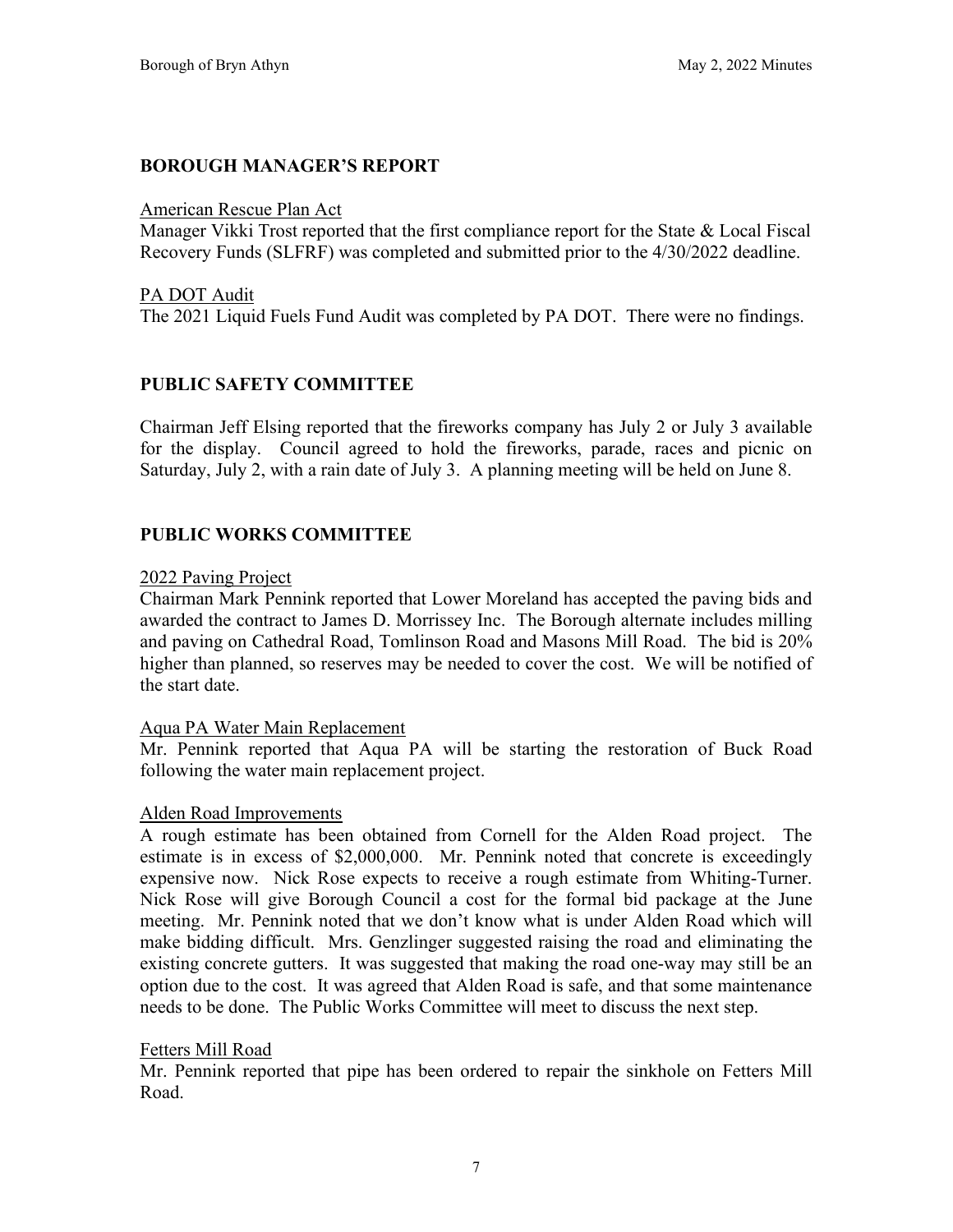## **FINANCE COMMITTEE**

Chairman Duane Hyatt reported that the committee met on April 19 and discussed the projects for the ARPA funds – the Buck Road Stormwater Improvements and the Sewage Treatment Plant Generator. The committee expects that the funds will cover both projects.

The Pension Committee met with the Finance Committee to review the status of the plan. Ray Doman suggested that Cpl. Doug Hotchkiss replace him on the committee as police department representative.

*On a motion by Ric Asplundh, seconded by Glenn Gurney, Council voted unanimously in favor to accept the resignation of Ray Doman from the Police Pension Committee with thanks.*

*On a motion by Aurelle Genzlinger, seconded by Ric Asplundh, Council voted unanimously in favor to appoint Cpl. Douglass Hotchkiss to the Police Pension Committee.*

Mr. Hyatt announced that the Finance Committee will not meet in May.

## **LAND USE AND NATURAL RESOURCES/ SHADE TREE COMMITTEE - None**

## **PUBLIC RELATIONS COMMITTEE - None**

## **ADMINISTRATIVE COMMITTEE - None**

## **PLANNING COMMISSION REPORT - None**

## **ZONING OFFICER**

There were four (4) Zoning Permit applications approved in April. Three (3) Building Permits were issued. No (0) Grading Permits were issued.

### Zoning Hearing Board

The Zoning Hearing Board met on April 26 to review an application from the Academy of the New Church for a Use Variance on a 1.9-acre section of the Buck & Byberry parcel. The application was rescheduled for May 24, due to the discovery that additional relief is needed.